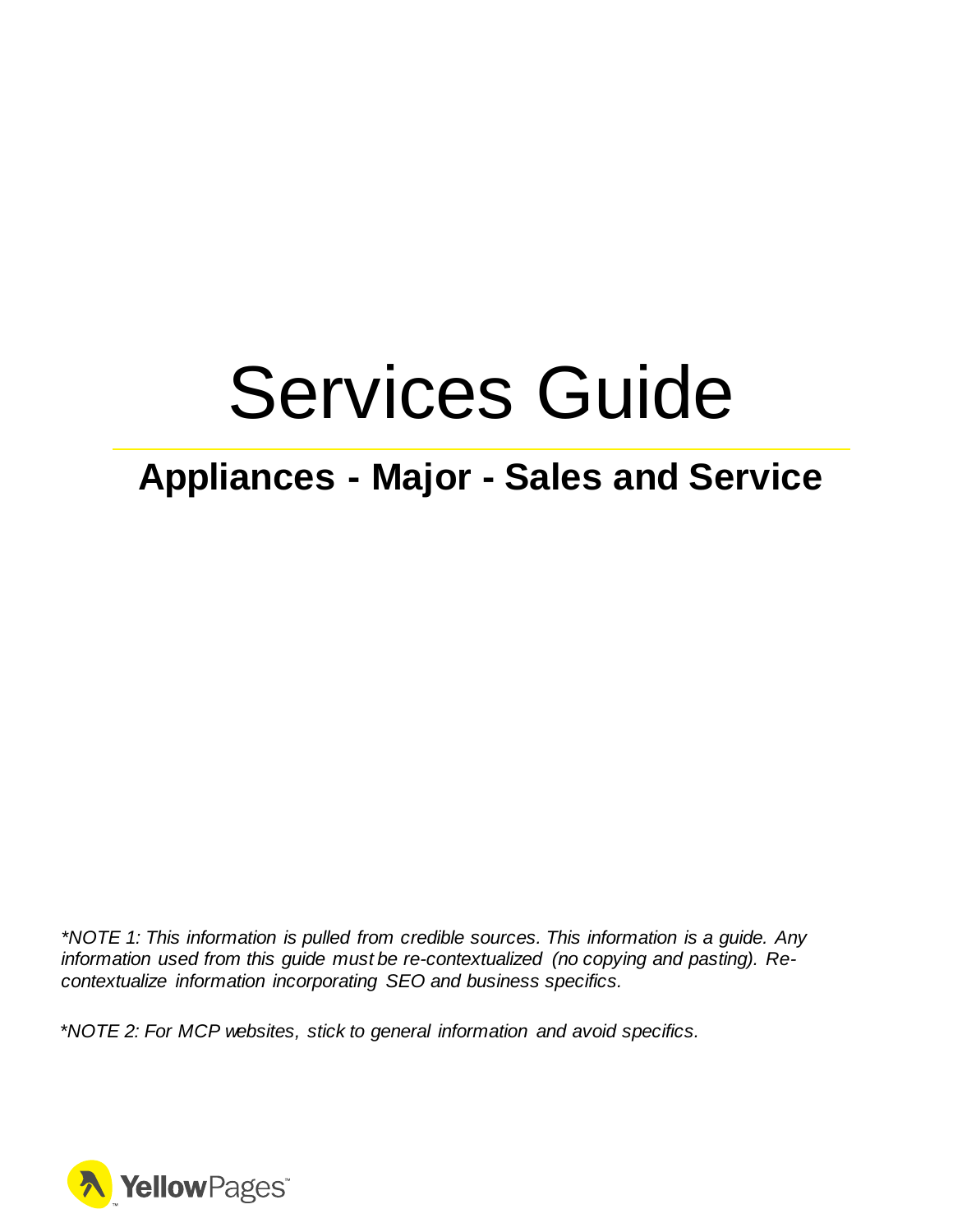# <span id="page-1-0"></span>**Table of Contents**

# **Contents**

|  | 2.3 |  |  |  |
|--|-----|--|--|--|
|  |     |  |  |  |
|  |     |  |  |  |
|  |     |  |  |  |
|  | 3.2 |  |  |  |
|  | 3.3 |  |  |  |
|  |     |  |  |  |

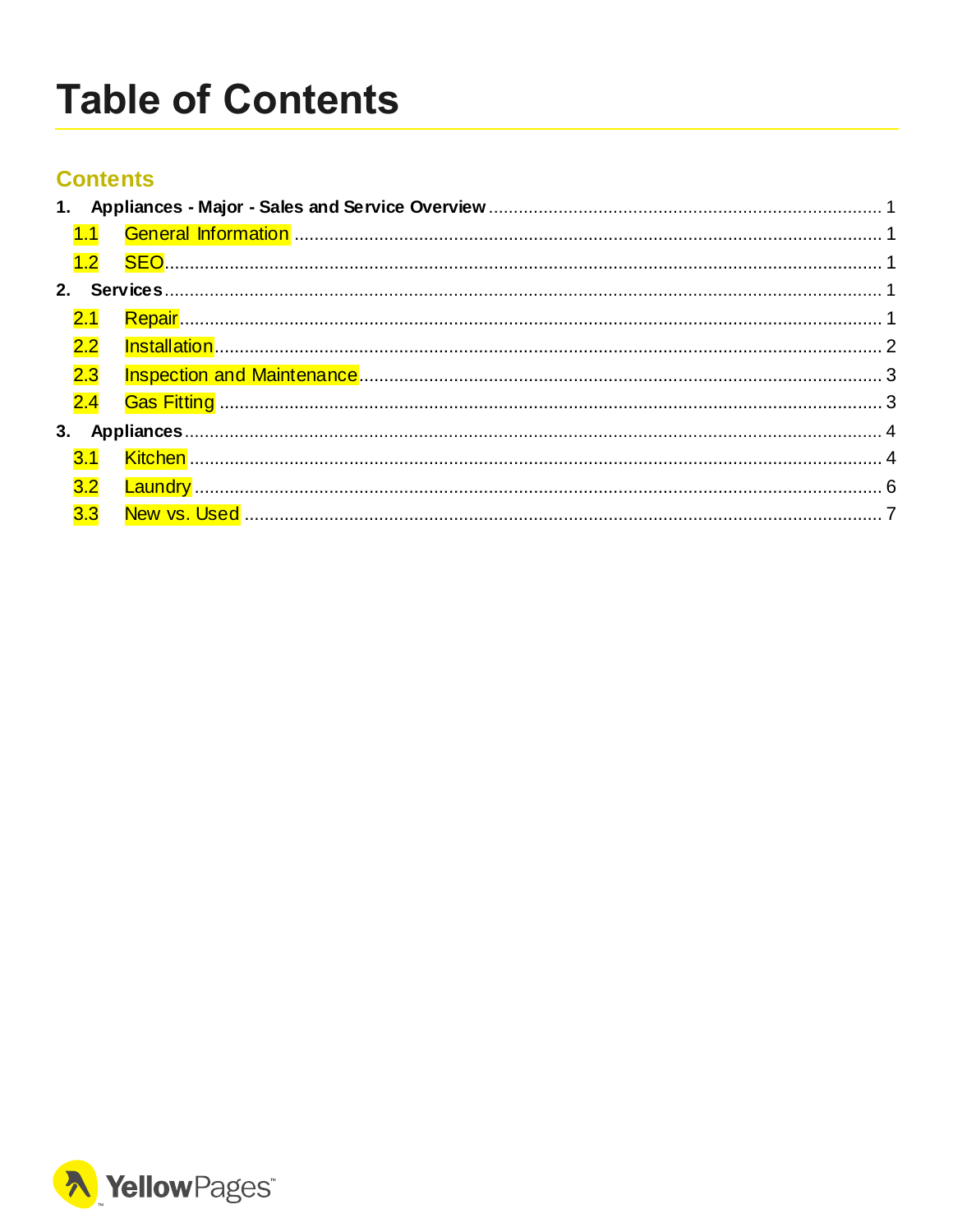# <span id="page-2-0"></span>**1. APPLIANCES – MAJOR - SALES AND SERVICE OVERVIEW**

### <span id="page-2-1"></span>**1.1 GENERAL INFORMATION**

- Every house has major appliances in it
- Refrigerators to keep food fresh and cold
- Ovens and microwaves to cook and heat up food
- Dishwashers to automate cleanup
- When one of these essential machines breaks down, you need either a repair or a replacement

# <span id="page-2-2"></span>**1.2 SEO**

|          | Keywords (First Row - BEST, Last Row - LEAST) |         |                        |         |                              |           |                  |
|----------|-----------------------------------------------|---------|------------------------|---------|------------------------------|-----------|------------------|
| $\Omega$ | <b>Dishwasher</b>                             |         | Oven                   | $\circ$ | Refrigerator                 | $\circ$   | Home appliances  |
|          | Appliance<br>stores                           | $\circ$ | Appliance<br>warehouse | $\circ$ | <b>Electrical appliances</b> | $\circ$   | Appliance repair |
| $\circ$  | Refrigerator<br>repair                        | $\circ$ | Appliance doctor       | $\circ$ | Microwave repair             | $\circ$   | Oven repair      |
|          | Appliance<br>packages                         |         | Appliances             | $\circ$ | Washing machine              | $\bigcap$ | <b>Microwave</b> |

# <span id="page-2-3"></span>**2. SERVICES**

<http://www.bowestappliances.ca/repair/In-home-repairs> <http://www.platinumappliance.com/services/> <http://www.mlappliancerepair.ca/appliance-repair> <http://www.bowestappliances.ca/repair/>

## <span id="page-2-4"></span>**2.1 REPAIR**

- Dishwashers and washers can leak and cause terrible damage to your floors and foundations
- Refrigerators and freezers can fail and cause your food to spoil
- Many appliances today have complex computers inside them and require technical expertise to repair them
- Get the experts on your side and get your appliances working properly again



**[Back to Top](#page-1-0)**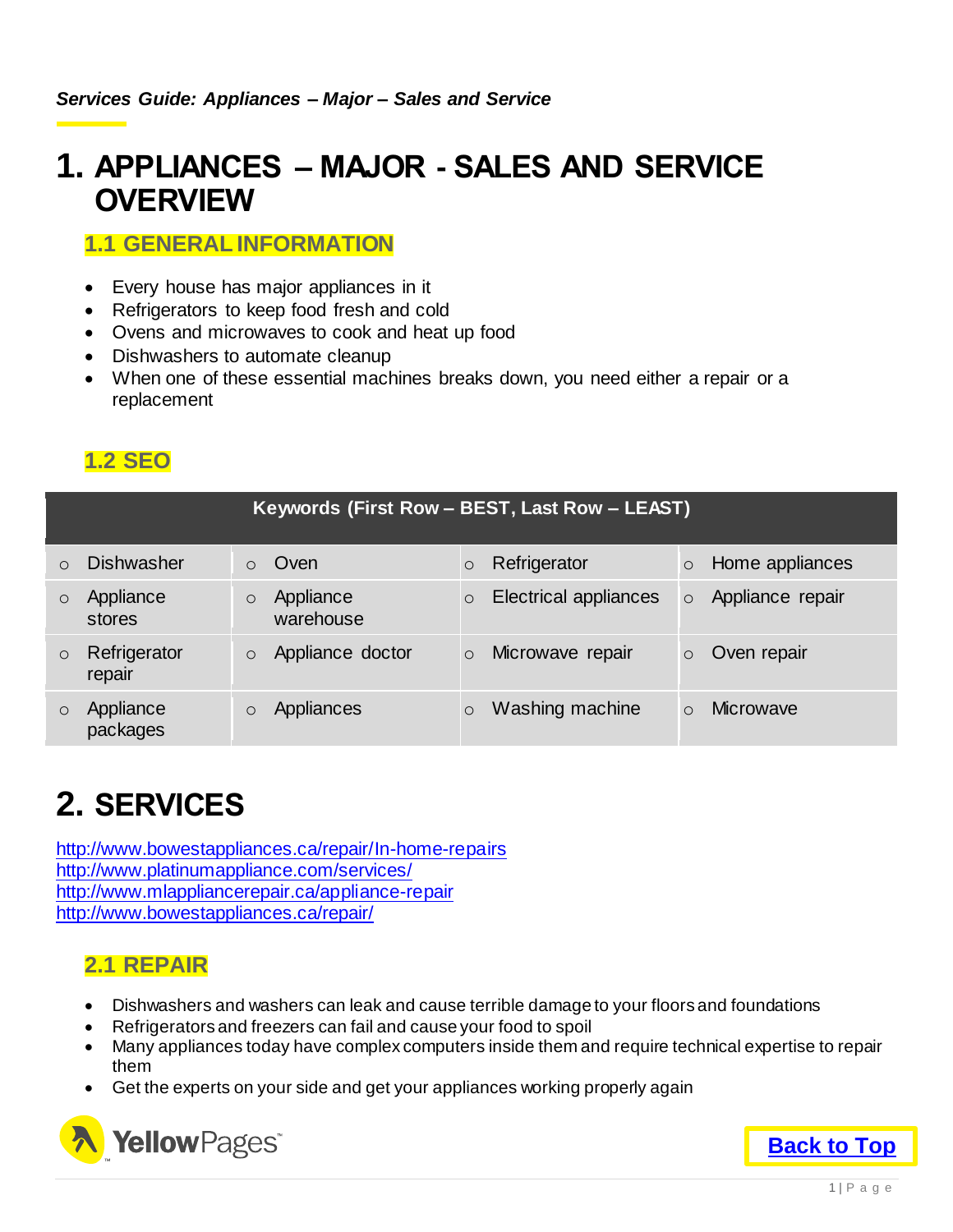| <b>Service</b>        | <b>Description</b>                                                                                                                                                             |
|-----------------------|--------------------------------------------------------------------------------------------------------------------------------------------------------------------------------|
| In-home repair        | For major household appliances that are harder to move<br>$\circ$<br>Refrigerators, ovens, dishwashers, etc.<br>$\circ$<br>Experienced and licensed technicians                |
| In-shop repair        | Bring your appliance to us for repair<br>$\circ$<br>Service while you wait, or you can pick it up when repairs are complete<br>$\circ$<br>Experienced and licensed technicians |
| <b>Parts ordering</b> | If we don't have the parts in stock, we can order it for you<br>$\circ$<br>Parts for most major appliances and brands<br>$\circ$                                               |
| <b>Delivery</b>       | Major appliances can be too big for your average family vehicle to carry<br>$\circ$<br>Delivery trucks can bring it to your home<br>$\circ$                                    |
| <b>Warranty</b>       | All appliances are tested to ensure top working order<br>$\circ$<br>Parts and labour warranty<br>$\circ$                                                                       |

# <span id="page-3-0"></span>**2.2 INSTALLATION**

<https://www.homedepot.ca/en/home/installation-services/appliances-installation.html>

#### **Process:**

| <b>Process</b>                    | <b>Description</b>                                                                                                                                                                                                                                                                                                                                                                                                                                   |
|-----------------------------------|------------------------------------------------------------------------------------------------------------------------------------------------------------------------------------------------------------------------------------------------------------------------------------------------------------------------------------------------------------------------------------------------------------------------------------------------------|
| 1. In-Home<br><b>Consultation</b> | For more complex installations<br>$\circ$<br>Survey the site to determine the installation's electrical or plumbing<br>$\circ$<br>needs<br>Advise on necessary permits<br>$\circ$<br>Discuss any additional costs related to the installation, including<br>$\circ$<br>correcting defects, corrosion, substandard hookups, and code violations                                                                                                       |
| 2. Installation                   | Site preparation, including ensuring adequate protection to the<br>$\circ$<br>surrounding area<br>Unpacking, inspecting, and preparing the new appliance<br>$\circ$<br>Disconnecting and removing the existing appliance that is being replaced<br>$\circ$<br>Accommodating services to meet building codes and manufacturer's<br>$\circ$<br>installation specs<br>Connecting and double checking all electrical and plumbing connections<br>$\circ$ |



**[Back to Top](#page-1-0)**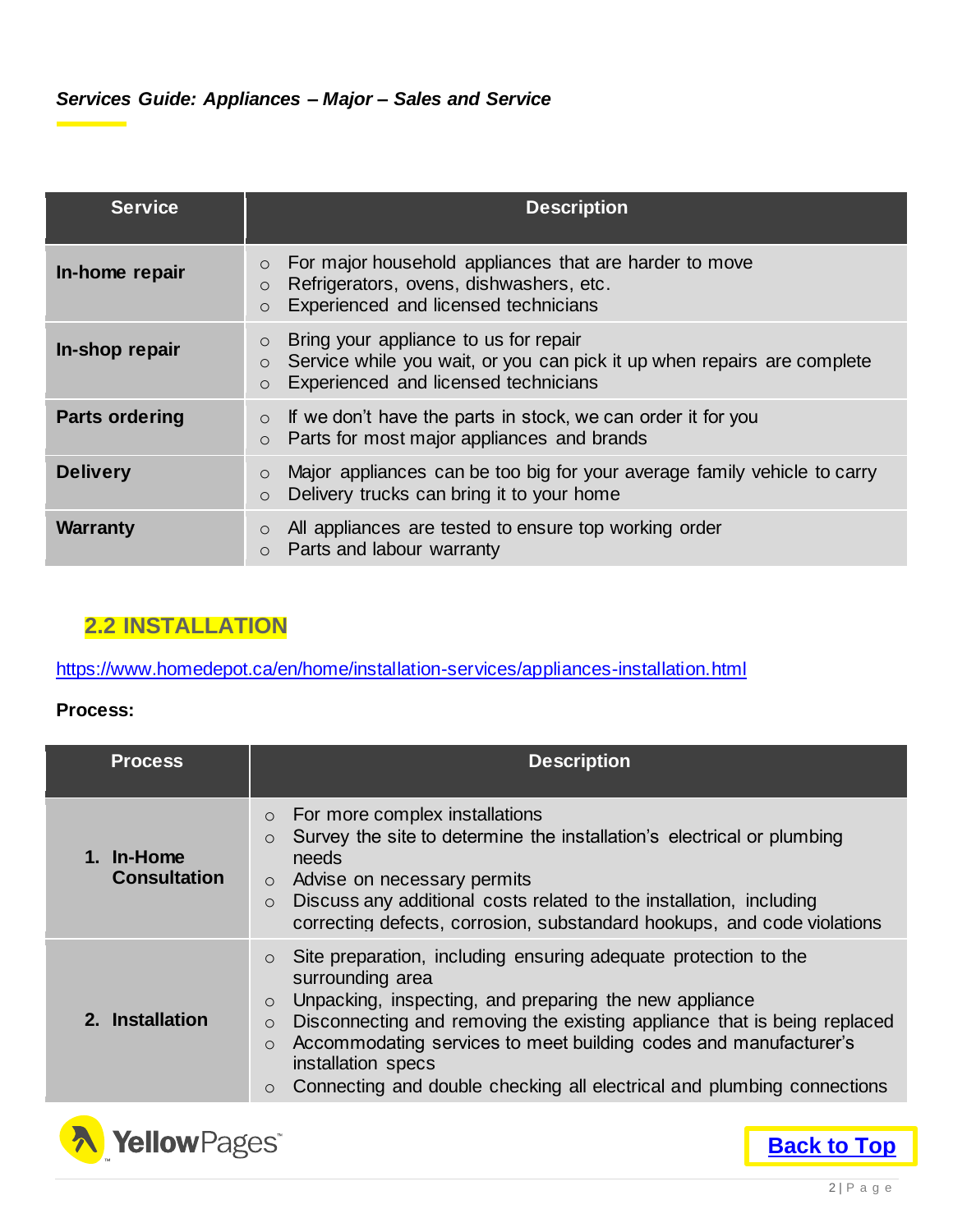#### <span id="page-4-0"></span>**2.3 INSPECTION AND MAINTENANCE**

<http://www.ecofriendlyappliance.com/appliance-maintenance-programs/>

- Some companies offer maintenance programs for appliances
- Annual inspection and maintenance can increase the lifespan of appliances and ensure that they stay in good working order
	- $\circ$  You can stay ahead of the problems by identifying any concerns before they turn into large and costly repairs.
	- $\circ$  As appliances get older, their parts start wearing out and becoming less efficient. You may notice your electricity bills going up. Maintenance can save you money in the long run by making your machines more efficient.

### <span id="page-4-1"></span>**2.4 GAS FITTING**

<http://www.safetyauthority.ca/licences-certificates/working-bc/gas> <http://www.itabc.ca/program/gasfitter-class> <http://www.itabc.ca/program/domesticcommercial-gasfitter-class-b>

- A gas fitter is a person trained to connect, disconnect, and service gas fittings and appliances.
- Different provinces have different regulations to become a licensed gas fitter
- Most provinces have 2 levels of gas fitter. These have different names depending on province, but as generally directly translatable between provinces.
	- o For example, in BC:<br>Domestic/Co
		- Domestic/Commercial Gasfitter (Class B) means a person who may install, test, maintain, manufacture, assemble, construct, operate, alter and repairs propane/natural gas regulated products, such as: supply lines, appliances, equipment and accessories for use in residential and commercial premises
		- Gasfitter (Class A) means a person who may install, test, maintain and repairs propane/natural gas lines, appliances, equipment and accessories in residential and commercial premises. The holder of a Gasfitter - (Class A) is involved in the installation or alteration of any gas system, except vehicle fuel systems under the appropriate permit.
- It's important to get a licensed professional to do your gas fittings it can be potentially hazardous

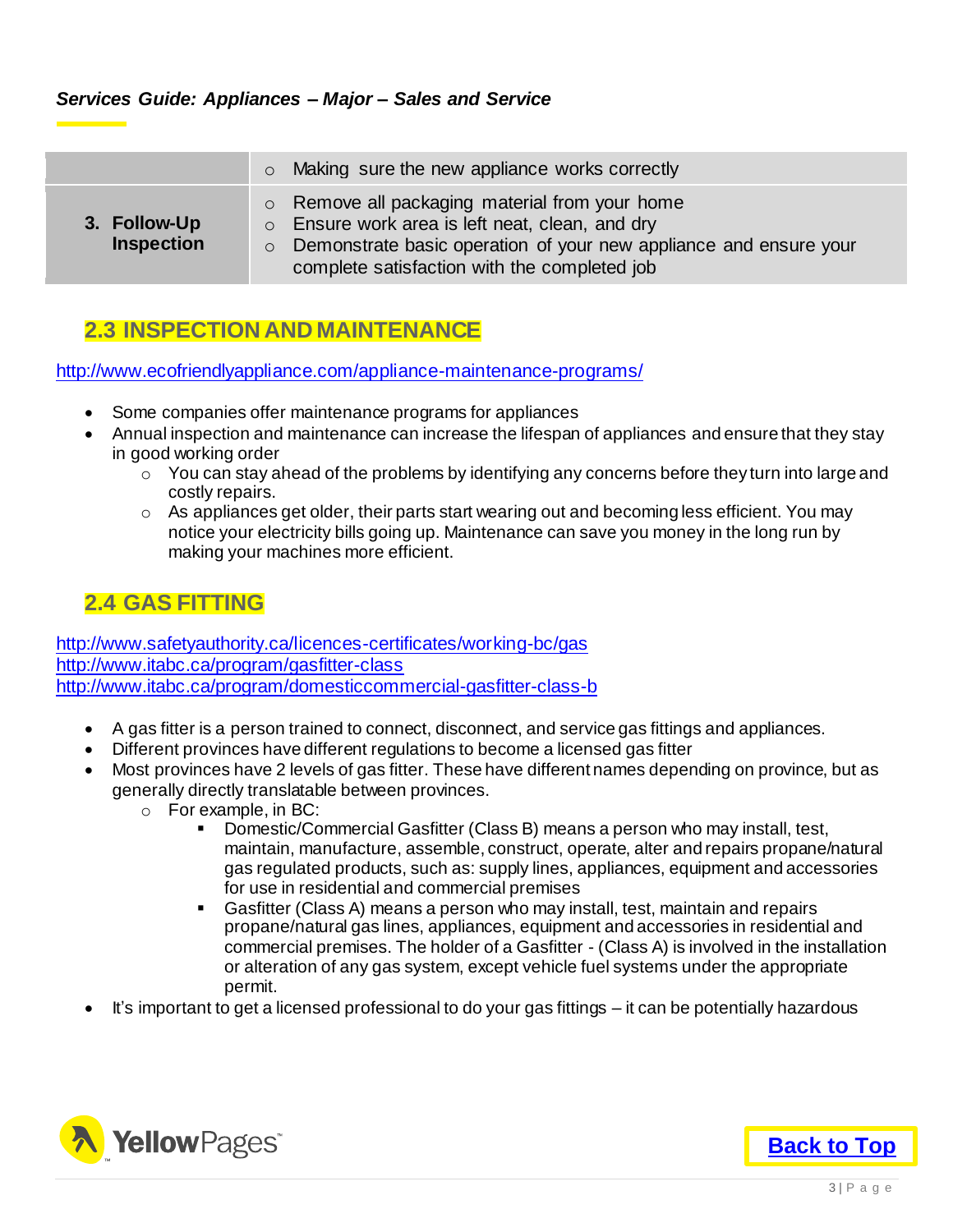# <span id="page-5-0"></span>**3. APPLIANCES**

<http://www.leons.ca/search/appliances>

<http://www.bowestappliances.ca/repair/in-home-repair/> [http://www.homedepot.com/c/chest\\_and\\_upright\\_freezers\\_HT\\_BG\\_AP](http://www.homedepot.com/c/chest_and_upright_freezers_HT_BG_AP) <http://www.ebay.com/gds/Major-Appliances-Buying-Guide-/10000000177631267/g.html> [https://www.lowes.ca/articles/bbq-buying-guide---bbqs--grills\\_a1400.html](https://www.lowes.ca/articles/bbq-buying-guide---bbqs--grills_a1400.html) <http://www.consumerreports.org/cro/microwave-ovens/buying-guide.htm>

# <span id="page-5-1"></span>**3.1 KITCHEN**

| <b>Appliance</b>     | <b>Description</b>                                                                                                                                                                                                                                                                                                                                                                                                                                                                                                                                                                                                        |  |  |  |
|----------------------|---------------------------------------------------------------------------------------------------------------------------------------------------------------------------------------------------------------------------------------------------------------------------------------------------------------------------------------------------------------------------------------------------------------------------------------------------------------------------------------------------------------------------------------------------------------------------------------------------------------------------|--|--|--|
| <b>Refrigerators</b> | Maximize space, functionality, and design<br>$\circ$<br>The size of a refrigerator is measured in cubic feet<br>$\circ$<br>It's important to look at measurements, as well as layout and design of<br>$\circ$<br>features, such as;<br>Size and placement of ice machine and water dispenser<br>Adjustable shelving<br>In-door refreshment centres<br>In-door media centre                                                                                                                                                                                                                                                |  |  |  |
| <b>Freezers</b>      | Can come in combination with your fridge, or as a stand-alone for extra<br>$\circ$<br>freezer storage<br>Stand-alone comes in 2 styles:<br>$\circ$<br><b>Chest freezers</b><br>Most stand-alone freezers are top-loading<br>Will have baskets to help organize their contents<br>٠<br>Come in a wide variety of sizes<br>Lower price tag<br>Take up more floor space<br>Most units are manual defrost<br>Upright freezers<br>$\bullet$<br>Look like a refrigerator<br>Shelves and drawers for convenient storage<br>Some models heat coils up to 0°C periodically to keep<br>frost from forming<br>Ideal for organization |  |  |  |
| <b>Gas Ranges</b>    | Offer more precise temperature control thank electric ranges<br>$\circ$<br>No cool-down time<br>$\bigcap$<br>Can come with seal ceramic burners for easy cleaning<br>$\circ$                                                                                                                                                                                                                                                                                                                                                                                                                                              |  |  |  |

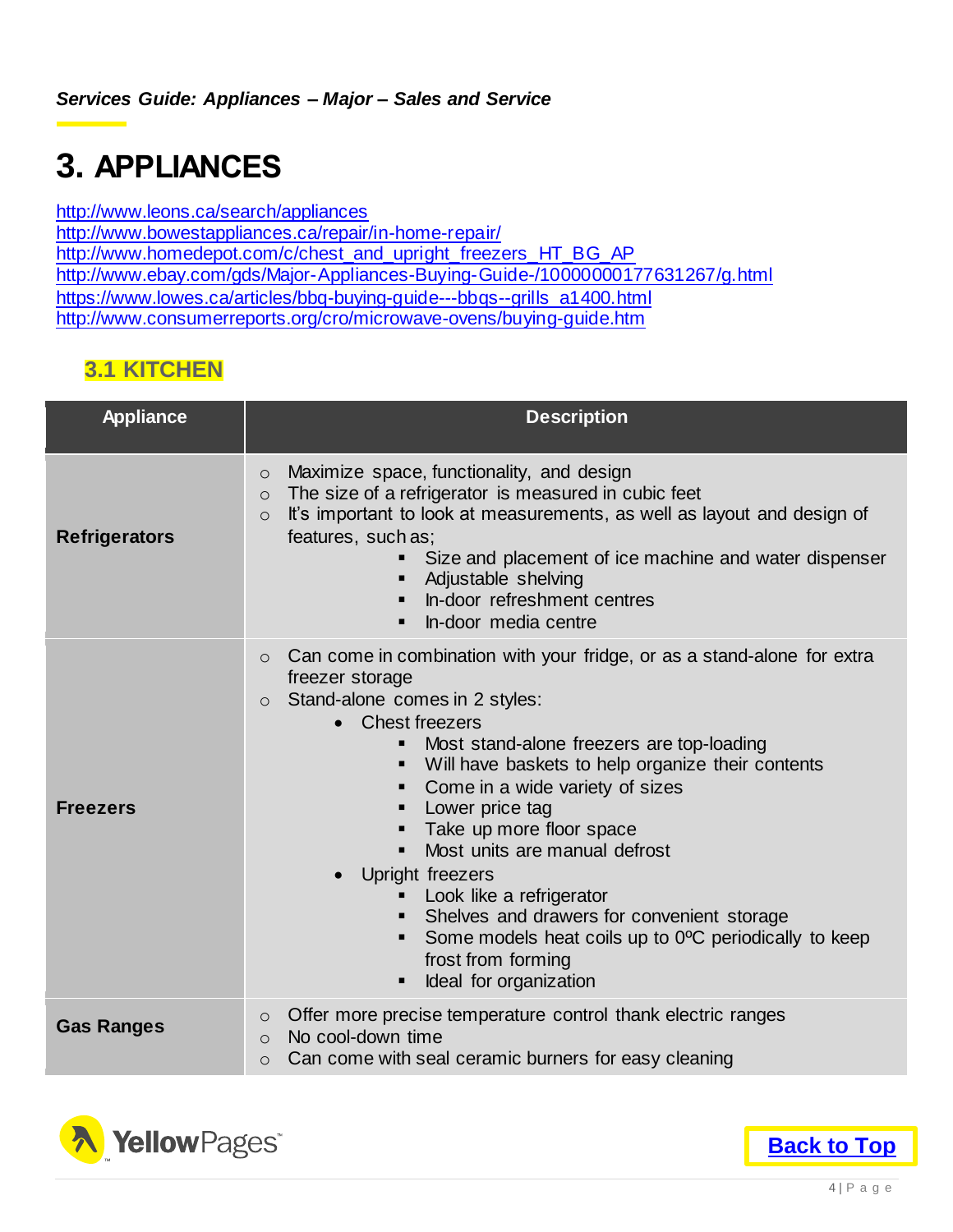### *Services Guide: Appliances – Major – Sales and Service*

| <b>Electric Ranges</b> | Adjustable burners<br>$\circ$<br>Some units come with controls that automatically turn off burners that<br>$\circ$<br>have been left on<br>Available in two designs: smooth surface and raised surface models<br>$\circ$<br>Smooth surface<br>$\bullet$<br>Easy to clean<br>Size of burner may be digitally adjusted to accommodate<br>٠<br>as needed<br><b>Raised surface</b><br>$\bullet$<br>Burners set above cooktop<br>٠<br>$\circ$                                                                                                  |  |  |
|------------------------|-------------------------------------------------------------------------------------------------------------------------------------------------------------------------------------------------------------------------------------------------------------------------------------------------------------------------------------------------------------------------------------------------------------------------------------------------------------------------------------------------------------------------------------------|--|--|
| <b>Ovens</b>           | Consider how often it will be used and what its primary use will be<br>$\circ$<br>What you use it for will determine what size an oven you would want<br>$\circ$<br>Features include:<br>$\circ$<br>Electronic touch controls for easier programming of precise<br>$\bullet$<br>temperatures<br>Warming trays to keep food warm until they're ready to go on<br>the table<br>Hood<br>$\bullet$                                                                                                                                            |  |  |
| <b>Microwaves</b>      | Models vary on speed of heating, noise, ease of use<br>$\circ$<br>Space and location are also considerations to take into account<br>$\circ$<br>Countertop models are most popular<br>$\circ$<br>Over-the-range models are installed over top of the range<br>$\circ$                                                                                                                                                                                                                                                                     |  |  |
| <b>Dishwashers</b>     | Energy-efficient models use less water than hand washing<br>$\circ$<br>Check the size of the hole on the wash arms<br>$\circ$<br>The smaller the hole, the more scrubbing power it has<br>$\circ$<br>Some dishwashers have sensors to detect how much cleaning the dishes<br>$\circ$<br>need                                                                                                                                                                                                                                              |  |  |
| <b>Barbecues</b>       | Come in a few varieties<br>$\circ$<br>• Natural gas/propane grills<br>Fueled by a removable/refillable tank or a fixed gas line<br>Burns clean and requires less cleanup<br>٠<br>Quick to ignite and reach cooking temperature<br>٠<br>Options available include multiple burners, side burners,<br>rotisserie burners<br>Charcoal grills<br>Lump of briquette charcoal is the primary fuel<br>п<br>Hailed as the most authentic form of grilling by BBQ<br>connoisseurs<br>Can cook at either intense high heat or low simmering<br>heat |  |  |

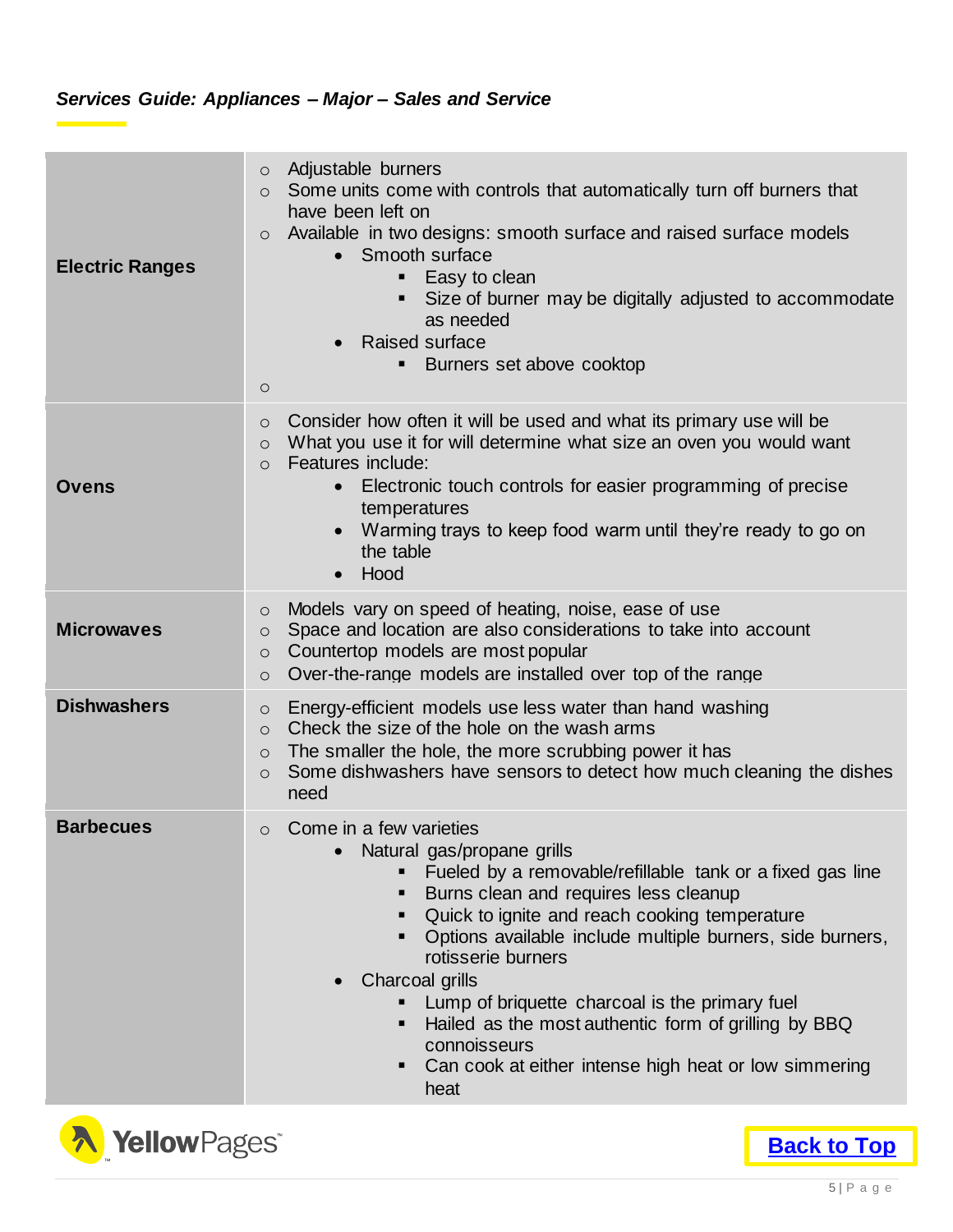### *Services Guide: Appliances – Major – Sales and Service*

| $\bullet$ | • Can use wood chips or other materials to mimic a<br>smoker<br>Fewer flare-ups than gas units<br>$\blacksquare$<br>Electric grills<br>Versatile alternative when gas or charcoal BBQ is not<br>$\blacksquare$<br>accessible<br>Small, compact, often portable and lightweight<br>No open flame, reducing fire risk |
|-----------|---------------------------------------------------------------------------------------------------------------------------------------------------------------------------------------------------------------------------------------------------------------------------------------------------------------------|
|           |                                                                                                                                                                                                                                                                                                                     |
|           | Reaches cooking temp quickly                                                                                                                                                                                                                                                                                        |
|           | Consistent grilling surface temperature                                                                                                                                                                                                                                                                             |
|           | No fumes or smoke so cooking can be done indoors                                                                                                                                                                                                                                                                    |

# <span id="page-7-0"></span>**3.2 LAUNDRY**

| <b>Appliance</b> | <b>Description</b>                                                                                                                                                                                                                                                                                                                                                                                                                                                                                                                                                                                                                                                  |  |  |
|------------------|---------------------------------------------------------------------------------------------------------------------------------------------------------------------------------------------------------------------------------------------------------------------------------------------------------------------------------------------------------------------------------------------------------------------------------------------------------------------------------------------------------------------------------------------------------------------------------------------------------------------------------------------------------------------|--|--|
| <b>Washers</b>   | Three kinds of washers available<br>$\circ$<br>Front-load<br>$\bullet$<br>Can come individually or can be stacked to conserve<br>space<br>Generally use less water to wash clothes<br>п<br>Usually have a more effective, energy-saving spin-dry<br>■<br>feature<br>Top-load<br>Most common<br>Come in a wide variety of models<br>Easy access of washtub<br>■<br><b>Stackable</b><br>For a more compact area<br>п<br>Stackable washer/dryer combination<br>Dryer sits on top of washer for easy loading and space<br>$\blacksquare$<br>saving<br>Choose washer capacity that fits your needs<br>$\circ$<br>Plastic and stainless steel are most durable<br>$\circ$ |  |  |
|                  | Many of the same considerations that apply to washers also apply to<br>$\circ$<br>dryers                                                                                                                                                                                                                                                                                                                                                                                                                                                                                                                                                                            |  |  |
| <b>Dryers</b>    | Some come with sensors that keep from wasting energy when clothes<br>$\circ$<br>have dried before time is up<br>Common option is a drying rack for drying shoes<br>$\circ$<br>Many models come with many different options<br>$\circ$                                                                                                                                                                                                                                                                                                                                                                                                                               |  |  |



**[Back to Top](#page-1-0)**